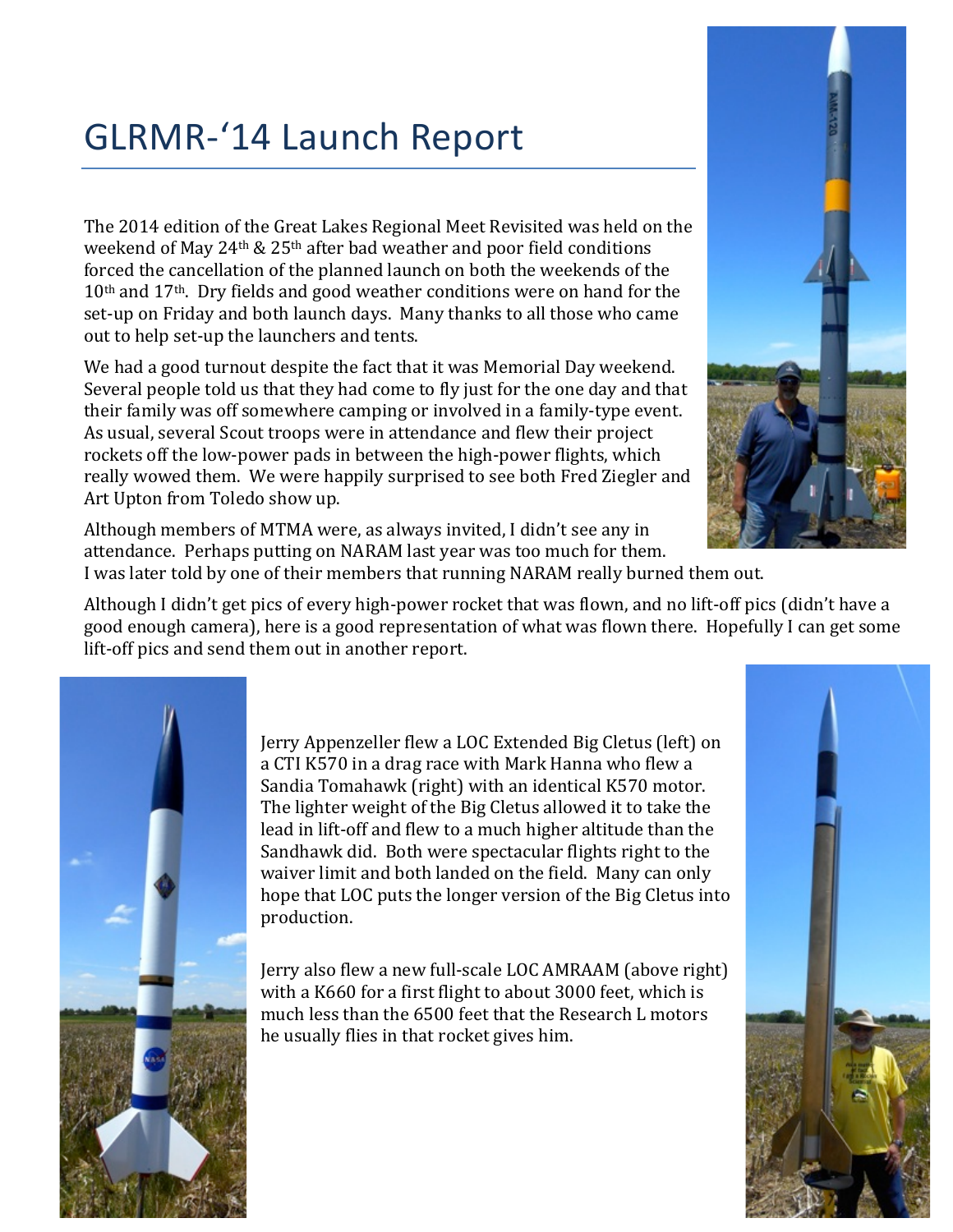Jerry then flew a red Mark IV (center) with a CTI J1010 V-Max motor for a spectacular lift-off, but the rocket had deployment problems and landed hard. Fortunately, the fiberglass construction afforded little landing damage (right). 









Neal Bade flew a LOC 4 (above left) and a THOY Falcon (above center) on an AT H123.

Dennis Bova flew an old North Coast Rocketry by Estes Bomarc kit (above right) that had been repaired and repainted after acquiring it from the collection of Frank Weisheimer on an AT H238 motor. It was the best flight of a Bomarc that I have ever seen. Most people try to fly them on F or G motors and wind up crashing them.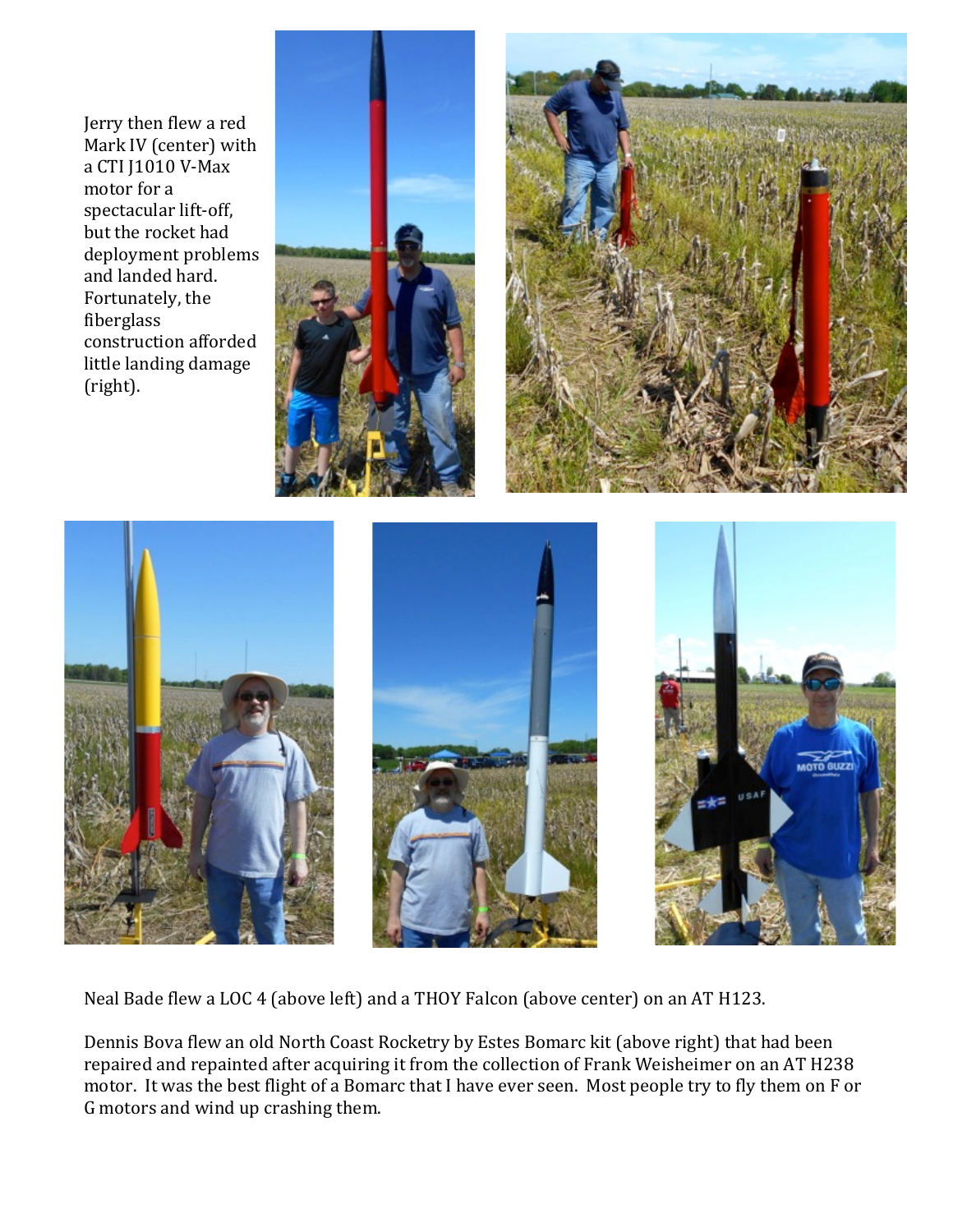

Dennis later flew his extended 5.5" LOC V-2 (above left) on a CTI I350. He also flew his scratch built 9.5" Fat Boy on a CTI K635, but had recovery problems and the rocket landed hard with some damage. 

Steve Eves flew an old original LOC Bruiser (above center) on an AMW K570. Later he flew a LOC Hi-tech H45 (above right) on an AT G80 motor. He also flew his LOC Magnum (below left) on an AMW J400 and one of his favorites, the Black Magic on a Loki K712. I've joked with Steve that you know when you've been in the hobby too long when you fly rockets that were built by someone else, as both of us have been doing of late.





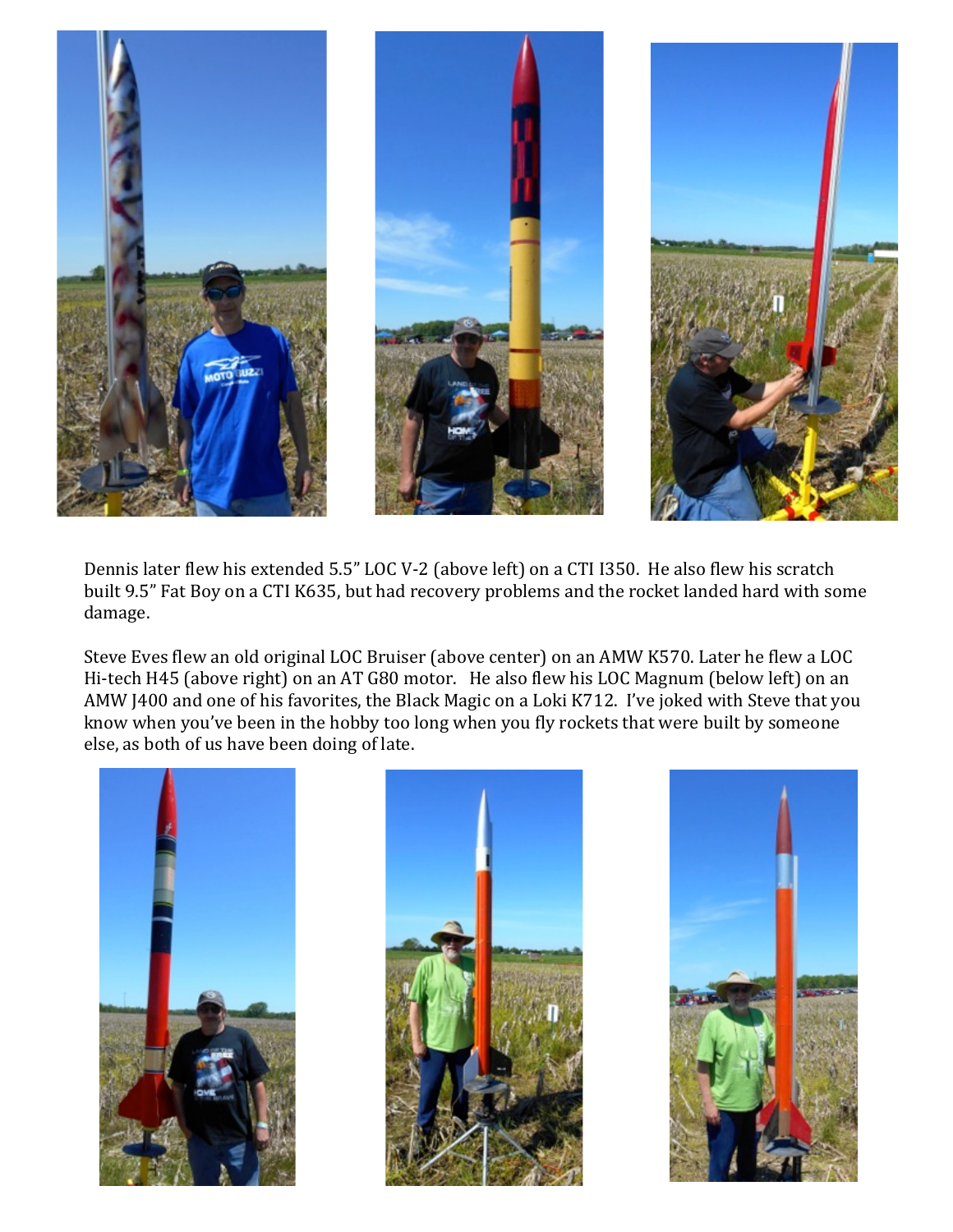Mark Hanna won the contest for the most prolific flier of the weekend. In addition to the Tomahawk, he flew an Aerobee Hi (above center) on a CTI H133, an Aerobee 300 (above right) on a AT I211, an Aerobee 150A (below right) on a H151, and an Astrobee D (below center) on a J435. He also flew an Aerobee 350 on an I435.

David Komer is a big fan of the V-2, and flew his 7.5" LOC V-2 (below right) on an AT J460 and later flew his 4" LOC V-2 on an AT J242.











Yours truly flew his Katana EX (left) on a Kosdon J480 which would probably be the last legal Kosdon motor than anyone would fly seeing as they went out of certification on June 30th. Chris also flew his purple 5.5" LOC V-2 (center) once again on a CTI J335. For reasons unknown, the motor ignited prematurely and the rocket launched unexpectedly without anyone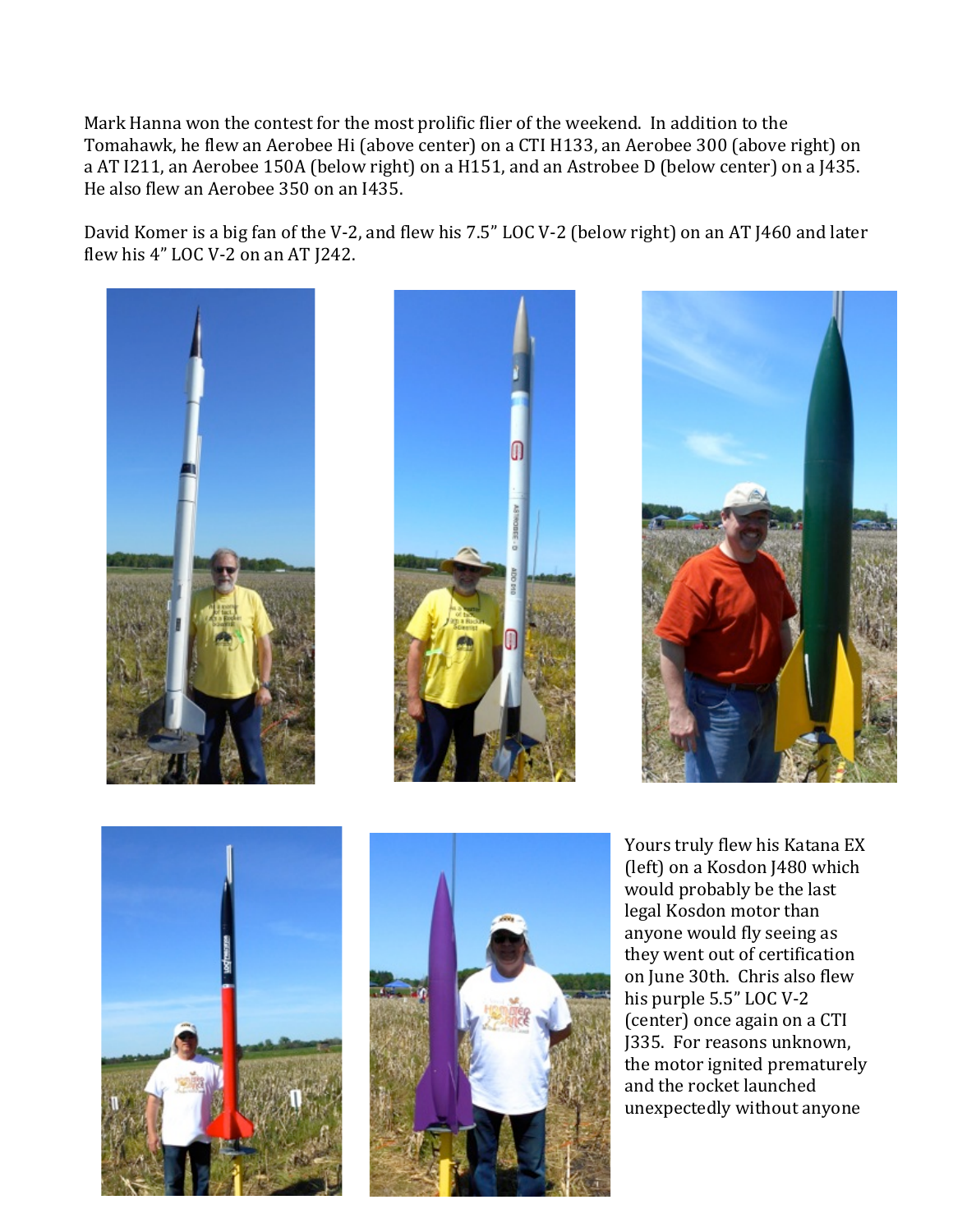pushing the launch button! Fortunately there was on one near the pad when it took off for a spectacular flight.

Don Williams flew a Yank Sandhawk (center) still in primer on an AMW J370 Green Gorilla. 

Fred Ziegler flew a scratch-built upscale 4" Goblin (right) on an AT H148 Redline. He also flew another scratch built, a 5.5" Brutus on an AT H123. Later he flew a rocket called the Lil Rascal on an AT H250 Green.

Dave Sears flew his Level 3 certification rocket, an extended LOC Big Nuke 3M (below) on a CTI K630.